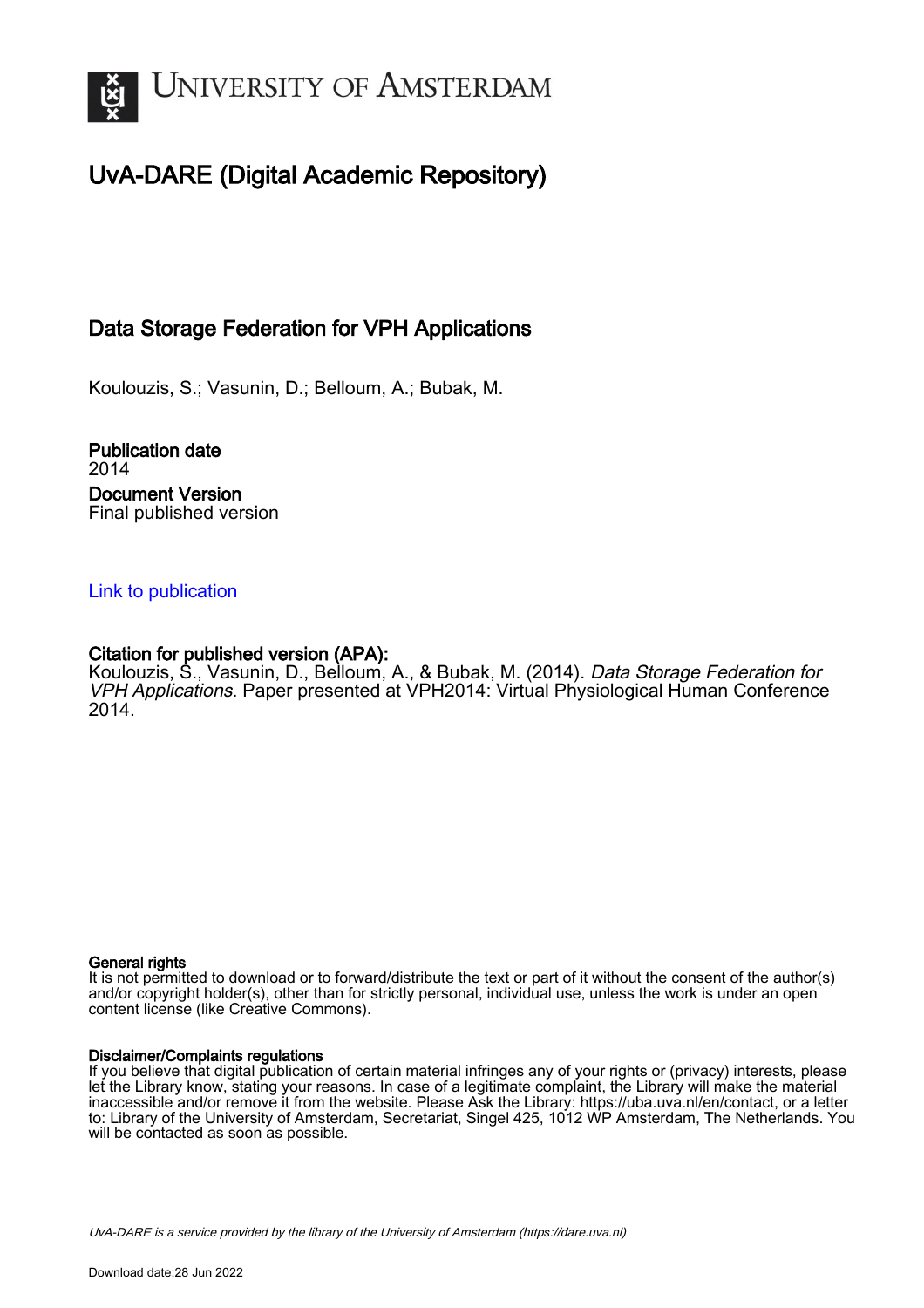## Data Storage Federation for VPH Applications

Spiros Koulouzis<sup>1</sup>, Dmitry Vasyunin<sup>1</sup>, Adam Belloum<sup>1</sup>, and Marian Bubak<sup>1,2</sup>

<sup>1</sup> Informatics Institute, University of Amsterdam, Amsterdam, The Netherlands contact:{S.Koulouzis, Dvasunin, A.S.Z.Belloum,M.T.Bubak}@uva.nl <sup>2</sup> Department of Computer Science, AGH Krakow, Poland contact: bubak@agh.edu.pl

As in many scientific communities, the key challenge within the Virtual Physiological Human (VPH) community is to share and access large datasets that can be used by medical applications to transform them into meaningful diagnostic information. To achieve this, researchers need advanced storage capabilities to enable collaboration without introducing additional complexity to the way data are accessed and shared [3]. The plethora of data access technologies and distribution of data makes their sharing difficult. The fragmentation of datasets makes their discovery complex and time-consuming. Another problem arises from the need to handle a large set of client implementations in order to consume data from different sources. Furthermore, it is unrealistic to force storage providers to install and maintain large software stacks on their data resources in order to provide access to a variety of different clients. For instance in the context of VPH-share domain [2], it cannot be assumed that datasets are located in a single storage infrastructure nor that they are available via a single technology. Moreover, a variety of scientific applications are legacy applications and can only access data from a local disk. Last but not the least the vendor lock-in problem<sup>3</sup> is another issue scientific communities have to consider when using clouds.

A solution that can address these problems is data storage federation. Our approach is to aggregate a pool of resources in a client-centric manner and present it via a standardized protocol that can be also mounted and presented as a local storage so we can provide a file system abstraction. This can be achieved with the introduction of a common management layer that uses loosely coupled and independent storage resources. Through this common management layer a variety of storage resources such as simple file servers as well as storage clouds and data grids[5] can be aggregated exposing all available storage under a unified interface. As a result, distributed applications have a global shared view of the whole available storage space. This makes the development, deployment and debugging of applications considerably simpler. Applications can be developed locally and then deployed on a distributed environment without changing the data access parameters. Legacy applications that can only read/write files on a local disk can easily ported to distributed environments. Moreover, the available storage space is used more efficiently with the copy-on-write strategy<sup>4</sup>. Furthermore, replication of data can be based on efficiency cost measures. These measures can range from environmental costs<sup>5</sup> to performance costs<sup>6</sup>. Offering a global shared view of data storage between applications improves the reliability. Experience has shown that a large percentage of execution failures is attributed to missing files [4]. Having a common data management layer can help minimize this problem. When using cloud storage we also have a reduced risk of vendor lock-in since no large amount of data are located on a single provider.

The main objectives of the research presented in this paper is to elaborate an architecture that can flexibly federate clouds grids and other storage technologies, without any changes

<sup>3</sup> Vendor lock-in is a problem that occurs when a user cannot migrate her data from a cloud storage offering, because the price that needs paid for downloading all the data at once, exceeds the benefit of using a cheaper vendor

<sup>4</sup> When multiple separate logical data use identical copies of the same physical data, it is not necessary to create separate copies of that data, instead they can all be given pointers to the same data resource

<sup>5</sup> e.g. How much energy or how much CO2 is required

<sup>&</sup>lt;sup>6</sup> e.g. store data on near the computation and/or on high performance storage infrastructure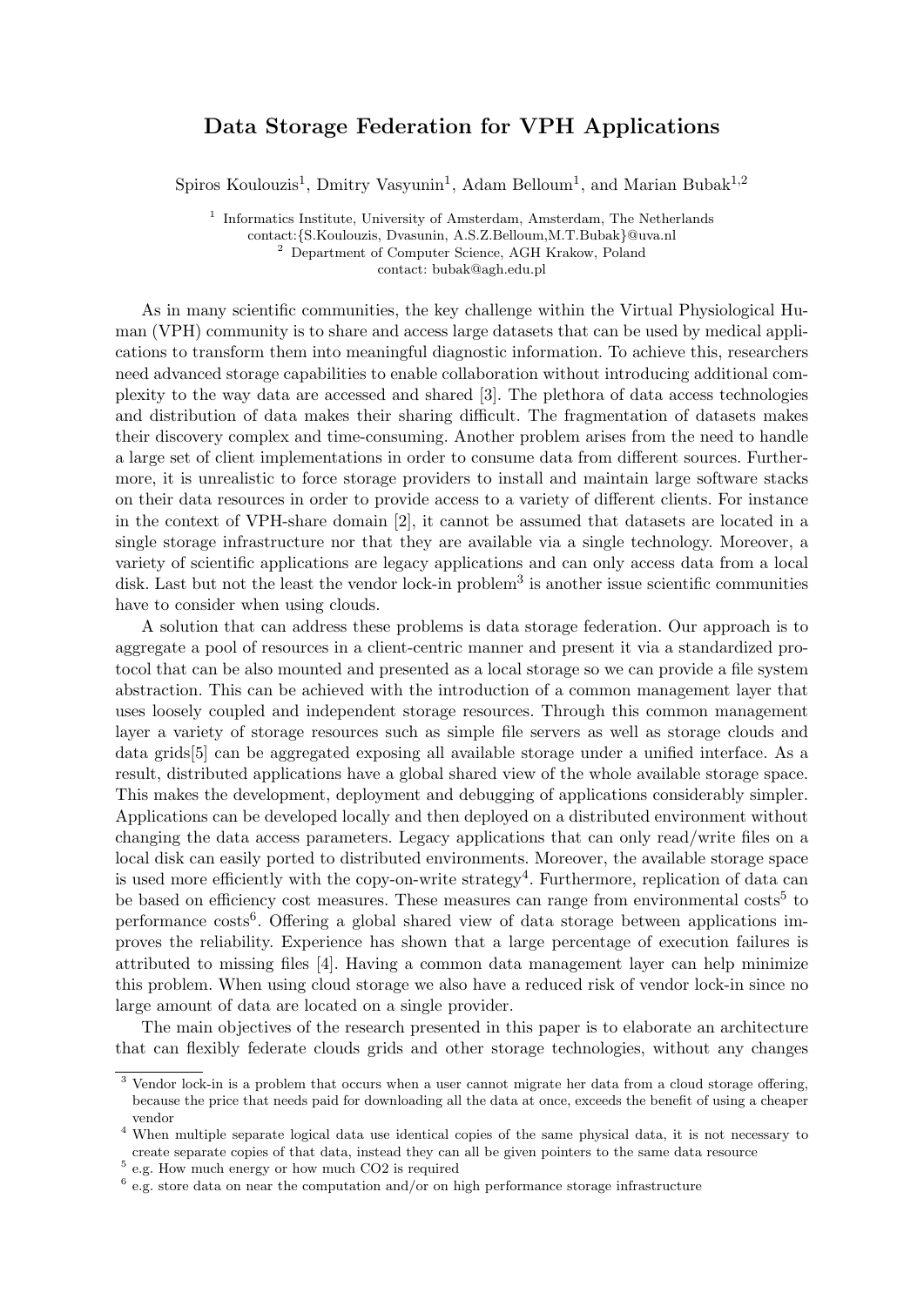to the existing infrastructure. Existing approaches are either tightly coupled with the infrastructure and thus demand from data owners to use a specific technology or they are oriented towards a specific environment and therefore implement ad-hoc interfaces making them less interoperable. Our main goal is to provide a large scale virtual file system that can take advantage of all available technologies in order to provide a global shared view of the underling resources. At the same time our approach is easy and intuitive to use as it hides the complexity of federation under a standardized access interface.

The Large OBject Cloud Data storagE fedeRation (LOBCDER) is a storage federation service that aims at making available distributed scientific data stored in various storage framework and independent providers. It is a part of the Data and Compute Cloud Platform of the VPH-Share project. Within that framework, LOBCDER needs to expose large amount of data to the VPH community. At the same time, it is important not to add new software on the data storage and provide to users and applications easy and transparent access to distributed datasets. Not adding new



Fig. 1. LOBCDER's architecture. The top layer is a WebDAV repository, the middle layer maps the physical files to a logical file system and the bottom layer provides transparent access to a variety of infrastructures.

software on the data storage is important not only because the complexity of managing and maintaining the existing software stack is already high, but also because some storage is outside our administrative domain and we cannot enforce the installation of specialized software that will allow us to federate that resource. Therefore, LOBCDER loosely couples a variety of storage resource that may use different technologies such as Openstack-Swift<sup>7</sup>, iRODS [7], and may be geographically distributed. The LOBCDER is a data management solution that provides a WebDAV interface allowing users and applications to choose a variety of available clients and APIs. Such an approach drastically simplifies access and sharing of datasets that are hosted on different locations and infrastructures. Figure 1 shows LOBCDER's approach to storage federation.

In a collaborative and large scale research environment such as VPH-Share, applications need access to large datasets which are geographically distributed and located in different storage infrastructures. LOBCDER, has been operational for almost one year offering a simple and transparent way of accessing and sharing datasets to VPH applications. The @neurIST [6] application is using LOBCDER for storing and retrieving data. Its requirements dictate flexi-



ble capabilities for browsing and analyzing data, as well as a consistent set of APIs to access the various data sets it uses. LOBCDER covers these requirements with two interfaces: a WebDAV and a ResFUII interface. The RT3S Vascular Stenting [1] tool is another application

<sup>7</sup> http://swift.openstack.org/